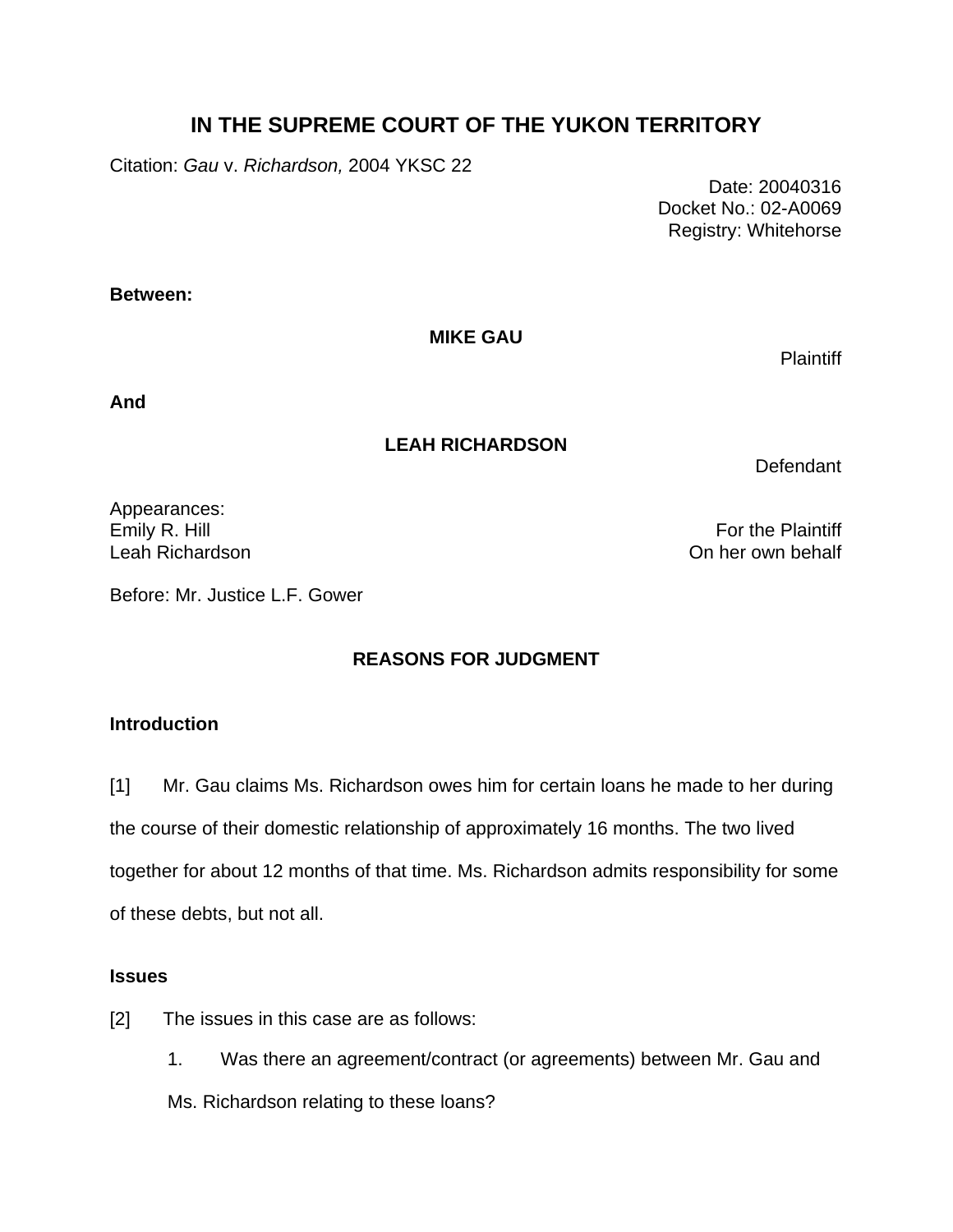2. What amounts are owing from Ms. Richardson to Mr. Gau, if any?

#### **Facts**

[3] Mr. Gau began dating Ms. Richardson in March 2000. He moved in with her during the months of February and March 2001. He then moved out from April to August 2001. He resumed co-habitation with Ms. Richardson from September 2001 to June 2002, when their relationship ended.

[4] Ms. Richardson came into the relationship with an outstanding student loan owing to the Government of the Northwest Territories, as well as a number of credit card and other debts.

[5] In December 2001, the couple became aware that Ms. Richardson was in arrears on her student loan.

[6] The couple got engaged on December 25, 2001.

[7] During or about January or February 2002, Mr. Gau and Ms. Richardson discussed Ms. Richardson's debt situation and decided it would be prudent to obtain a line of credit to pay off her student loan. Ms. Richardson initially applied for a line of credit, but her application was turned down. Then, both Mr. Gau and Ms. Richardson applied together for a joint line of credit, but that application was also turned down. Eventually, on February 27, 2002, Mr. Gau was successful in personally applying for a line of credit at the Canadian Imperial Bank of Commerce, with a limit of \$22,000.00. Interest on that line of credit was charged at the prime rate plus 2.5%.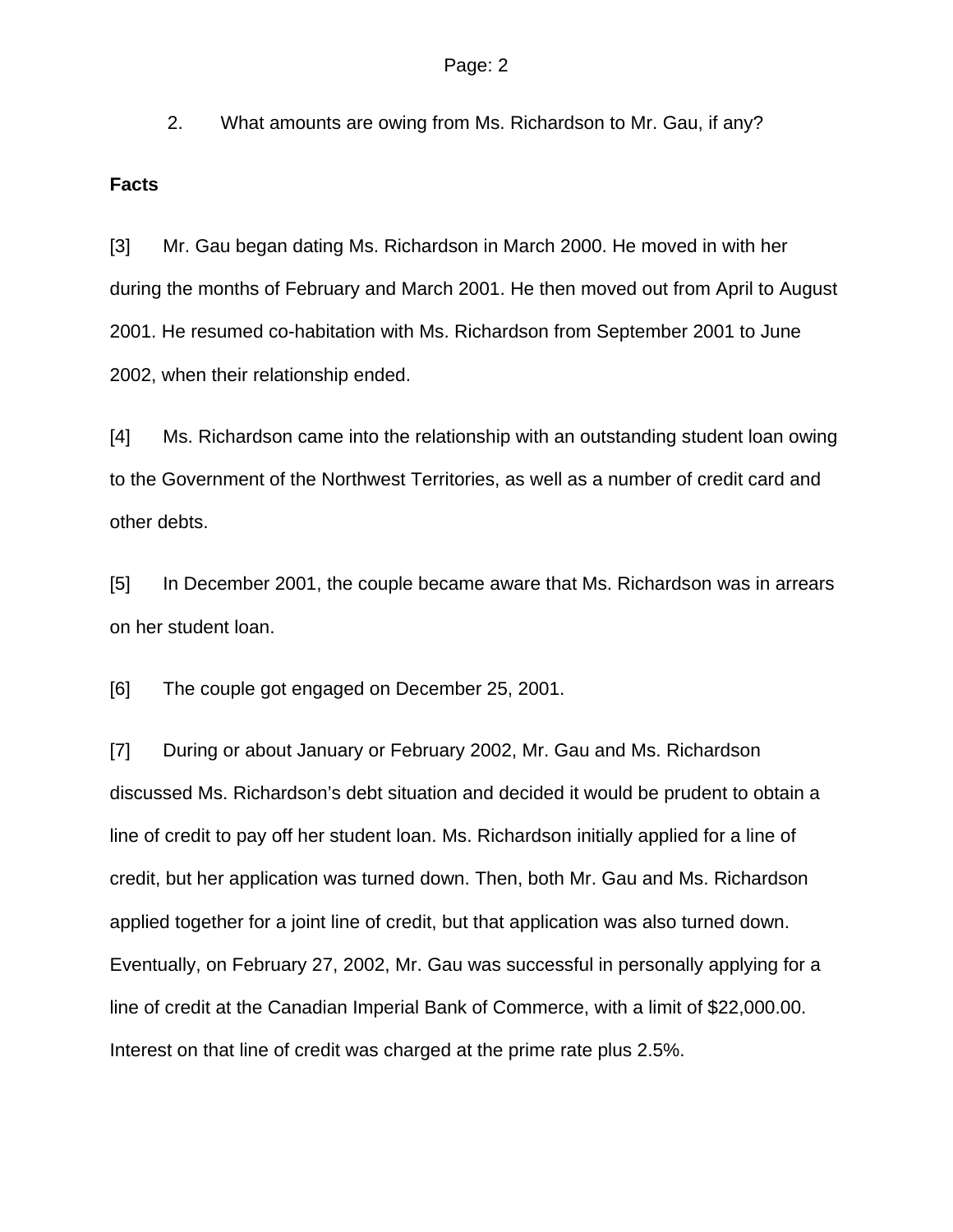[8] While the parties agree that Mr. Gau obtained this line of credit for the purpose of paying off Ms. Richardson's outstanding debts, Ms. Richardson says that was not the only reason. She maintains that it was also intended to be used for consolidation of other joint debts and the financing of their upcoming wedding. It is not clear whether Mr. Gau disputes that allegation. His evidence seems to suggest the credit line was exclusively for the payment of Ms. Richardson's debts. In the end, however, not much turns on this difference.

[9] The other point of disagreement between the parties is whether and how Ms. Richardson agreed to repay Mr. Gau for paying off her student loan and her other debts. Mr. Gau says they agreed that Ms. Richardson, while she was working part-time, would initially repay him by paying half the monthly payments (\$600  $\times$  1/2 = \$300) to the bank on the line of credit. Then, when she began to work full-time, she would make full monthly payments until she repaid the total amount of the loan from Mr. Gau. Ms. Richardson acknowledges that she agreed with Mr. Gau to make half of the monthly payments on the line of credit, but denies that she said she would pay the amount in full at any time, even if she became employed full-time. On the other hand, Ms. Richardson acknowledges that she is responsible for most of the debts which were paid off by Mr. Gau through the credit line.

[10] During the course of the relationship, there were a number of other expenses incurred and separately paid for by Mr. Gau, and for which he seeks reimbursement. These are disputed by Ms. Richardson. She says they were either gifts or were expenses which should be shared equally between them. Both gave evidence that,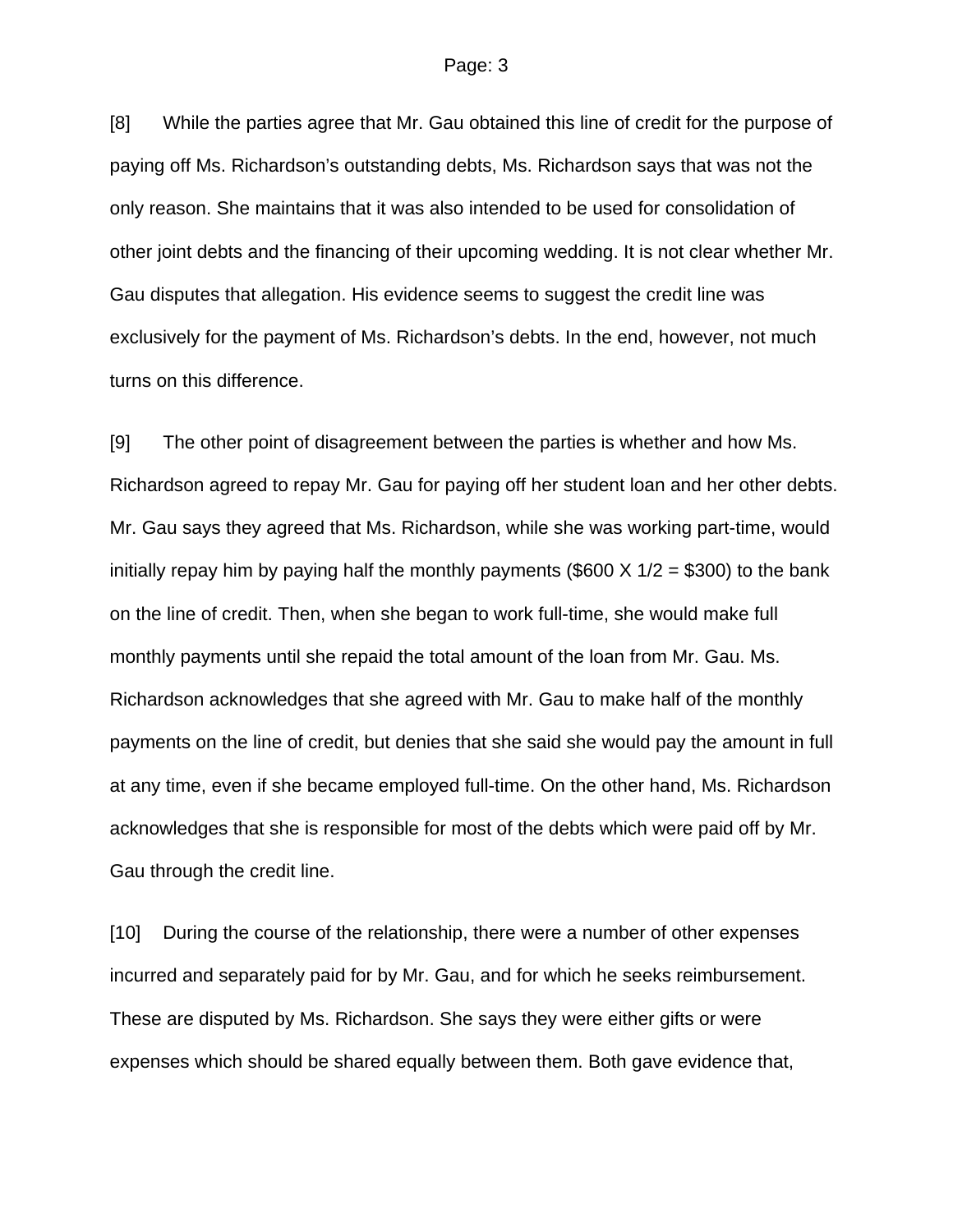#### Page: 4

during the relationship they agreed, with some exceptions, that each would pay their own personal expenses and one half of the shared joint or household expenses.

[11] After the relationship ended, Ms. Richardson stopped making her share of the payments on the line of credit and has not paid anything further to Mr. Gau since that time.

#### **Analysis**

[12] Mr. Gau pleaded in his Statement of Claim that he loaned certain monies to Ms. Richardson and that she agreed to repay the loan plus interest at the rate of 6.75% per annum. Thus, his claim is based on contract.

[13] In her Statement of Defence and Counterclaim, Ms. Richardson says that she is willing to pay her share of the line of credit, but only after there has been a full accounting from Mr. Gau. She acknowledged in her Statement of Defence and her Affidavit that the line of credit was obtained in part to pay certain of her debts, as well as other joint debts.

[14] Mr. Gau brought this matter before me on an application for summary judgment and, alternatively, for a summary trial, pursuant to Rules 18 and 18A respectively. At the hearing on January 26, 2004, the parties agreed that they would proceed on the basis of a summary trial application and each submitted to cross-examination on their Affidavits. At the conclusion of the hearing, I queried whether Mr. Gau might also have a claim in equity, either in the alternative to or arising from his claim in contract. However, as this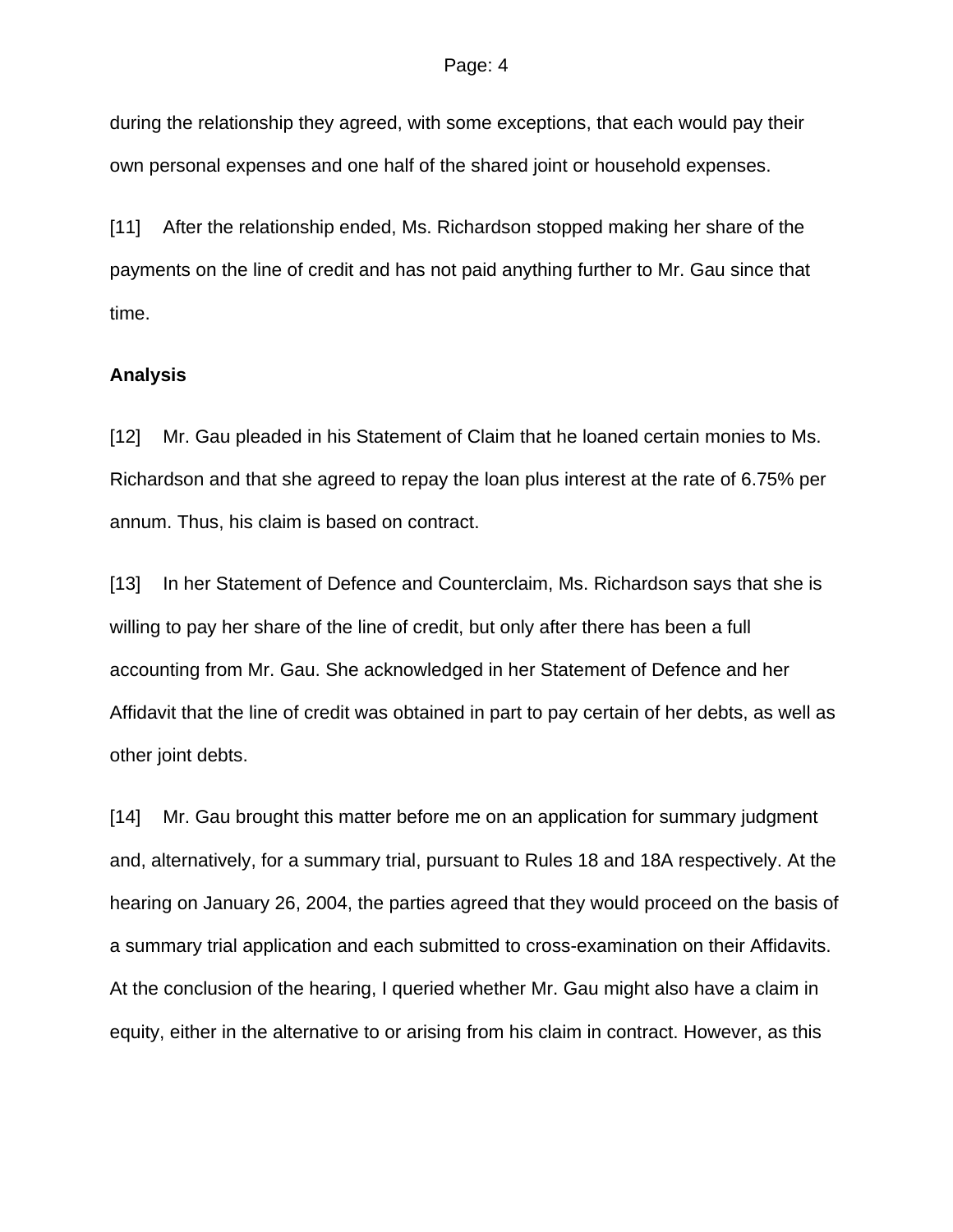was not specifically pleaded or argued by Mr. Gau's counsel, I reserved my decision to consider the matter further.

[15] During her cross-examination, Ms. Richardson admitted responsibility for the debts outlined in paragraph 23 of Mr. Gau's Affidavit, with the exception of the \$1,689.00 used to pay Ms. Richardson's overdraft on her Royal Bank account. The remaining debts Ms. Richardson admitted she owes to Mr. Gau total \$15,824.93.

[16] It is critical to note here that the alleged agreement to repay is not disputed by Ms. Richardson. The differences in the evidence of Mr. Gau and Ms. Richardson over the discussions between them relating to the line of credit are largely irrelevant, given Ms. Richardson's admission that she owes Mr. Gau the majority of what he is claiming. The fact that the parties initially agreed that Ms. Richardson would only repay Mr. Gau at the rate of \$300.00 per month does not provide Ms. Richardson with any defence. In paragraph 55 of her Affidavit, Ms. Richardson referred to paragraph 19 of Mr. Gau's Affidavit and deposed that she never stated that she "would be paying the amount in full [that is, the monthly payment] at any time", even if she obtained a full-time job. The reason being that she could not afford the full \$600.00 loan payment along with her other expenses. However, Ms. Richardson did not specifically deny the allegation by Mr. Gau, in paragraph 19 of his Affidavit, that she promised to repay Mr. Gau the total debt he incurred under the credit line. Rather, she quibbles about whether she agreed to make the full monthly payments. Whether that is so or not does not contradict Mr. Gau's expectation, at the time the loan was advanced, of being repaid in full. In other words, she agreed to repay Mr. Gau sooner or later, depending on the amount of the monthly payments.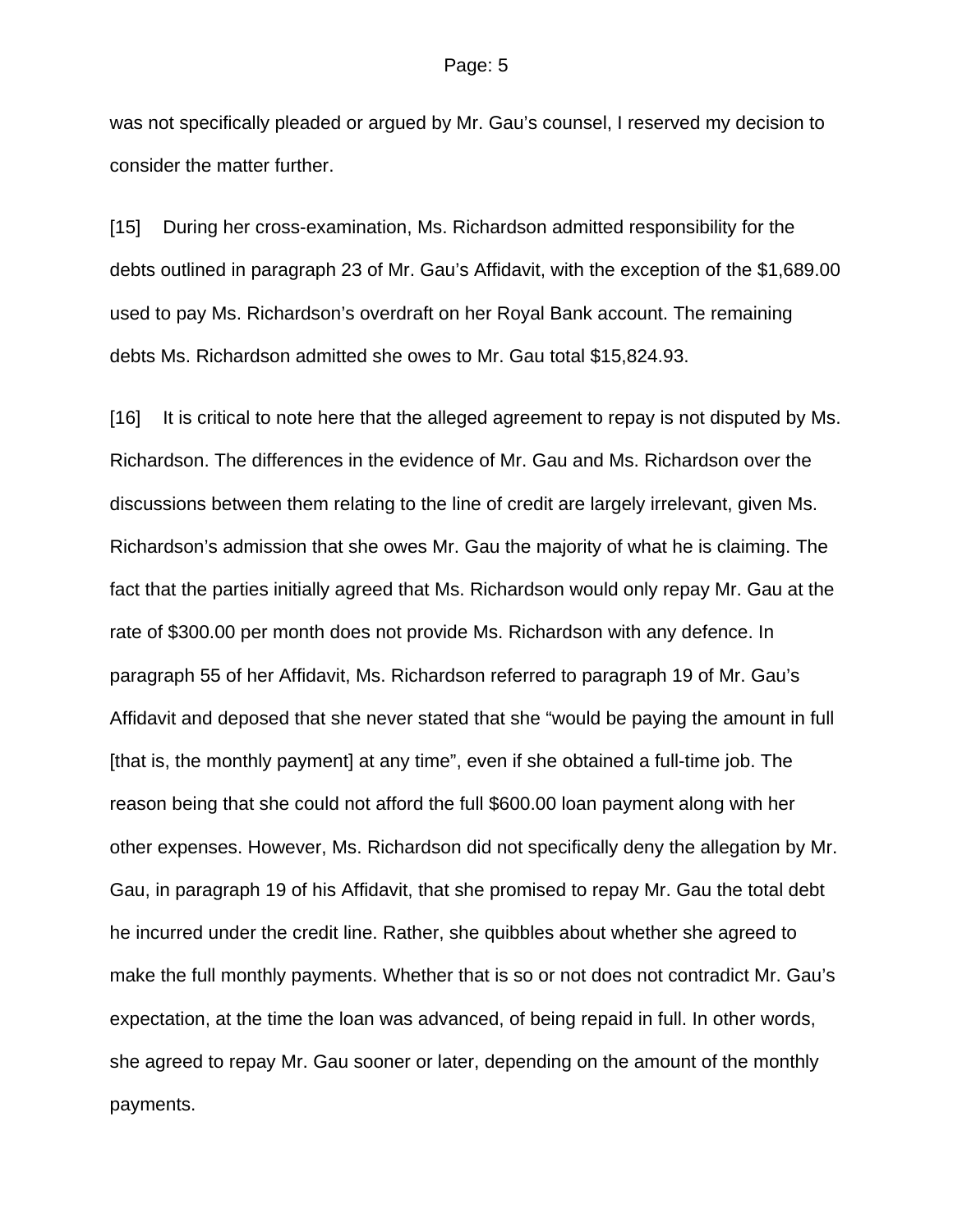[17] It is possible that the parties might have made other arrangements for the repayment of the debt, had they married and continued to live together as husband and wife. Indeed, over time Mr. Gau might have forgiven the debt. However, that is pure speculation. The bottom line is, now that the relationship has ended, Mr. Gau relies upon Ms. Richardson's promise to repay him and Ms. Richardson freely admits that she is responsible for certain of these debts.

[18] As for Ms. Richardson's request or demand that Mr. Gau provide a full accounting, I find that he has done so in his Affidavit, as well as in his answers to Ms. Richardson during the summary trial hearing.

[19] I therefore have no difficulty in finding that there was a contract between Mr. Gau and Ms. Richardson, pursuant to which Mr. Gau obtained the line of credit from the Canadian Imperial Bank of Commerce and paid off certain of Ms. Richardson's debts in exchange for Ms. Richardson's commitment to fully repay the credit line in due course, inclusive of interest.

[20] What remains is to deal with the specific additional claims discussed in the Affidavits and testimony of the parties:

• **The NMI Mobility Account** – Mr. Gau said he paid for this account while the couple were living together, but that Ms. Richardson had exclusive use of this cell phone. Ms. Richardson says the cell phone was not activated until June 3, 2002. Mr. Gau says that all the calls recorded in the last statement of account were made after he terminated the relationship. Indeed, the account shows the calls were made over the period from June 19 through July 15, 2002,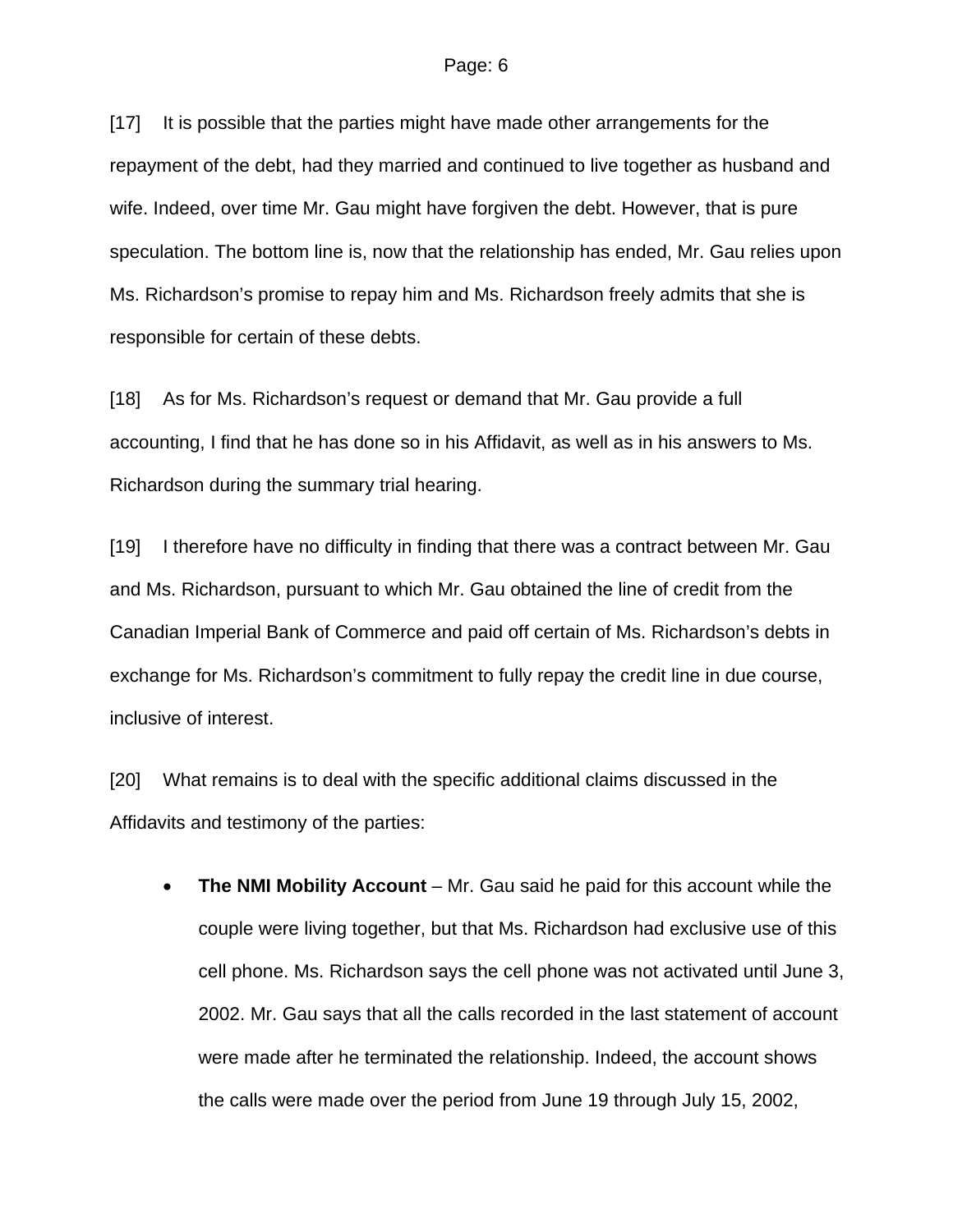totalling \$58.25, plus \$2.80. Those charges appear to have been rolled into the "Current Charges" on the account dated July 22, 2002, subtotalling \$58.10 (after various credits were applied). However, that same statement of account refers to "Previous Charges" from the last bill in the amount of \$118.90. That amount has not been explained or accounted for. It is difficult to understand how there would have been an amount due from a previous bill if the phone was only activated on June 3, 2002 and all the calls are detailed in the account. On the basis of the evidence tendered, I am unable to find on a balance of probabilities in this summary trial, that Ms. Richardson owes Mr. Gau the full amount for this item. I reduce Mr. Gau's claim from \$177.00 to \$58.10.

Ms. Richardson implicitly agreed that she was responsible for her use of the phone after Mr. Gau moved out. This is evident from her admitted intention to change the NMI contract into her name after the relationship terminated. Therefore, Ms. Richardson should pay for those charges.

• **The Mastercard charges** – Mr. Gau says he loaned Ms. Richardson his Mastercard credit card during a trip to Vancouver in May 2002, but that Ms. Richardson agreed she would repay him for whatever expenses she incurred on that card. Ms. Richardson said that Mr. Gau handed her his Mastercard and said that it was okay to use it. She denies that she ever agreed to repay him for the costs incurred on that credit card. She says that many of the purchases she considered to be gifts for herself and her daughter. She acknowledged that she continued to use the credit card after she returned to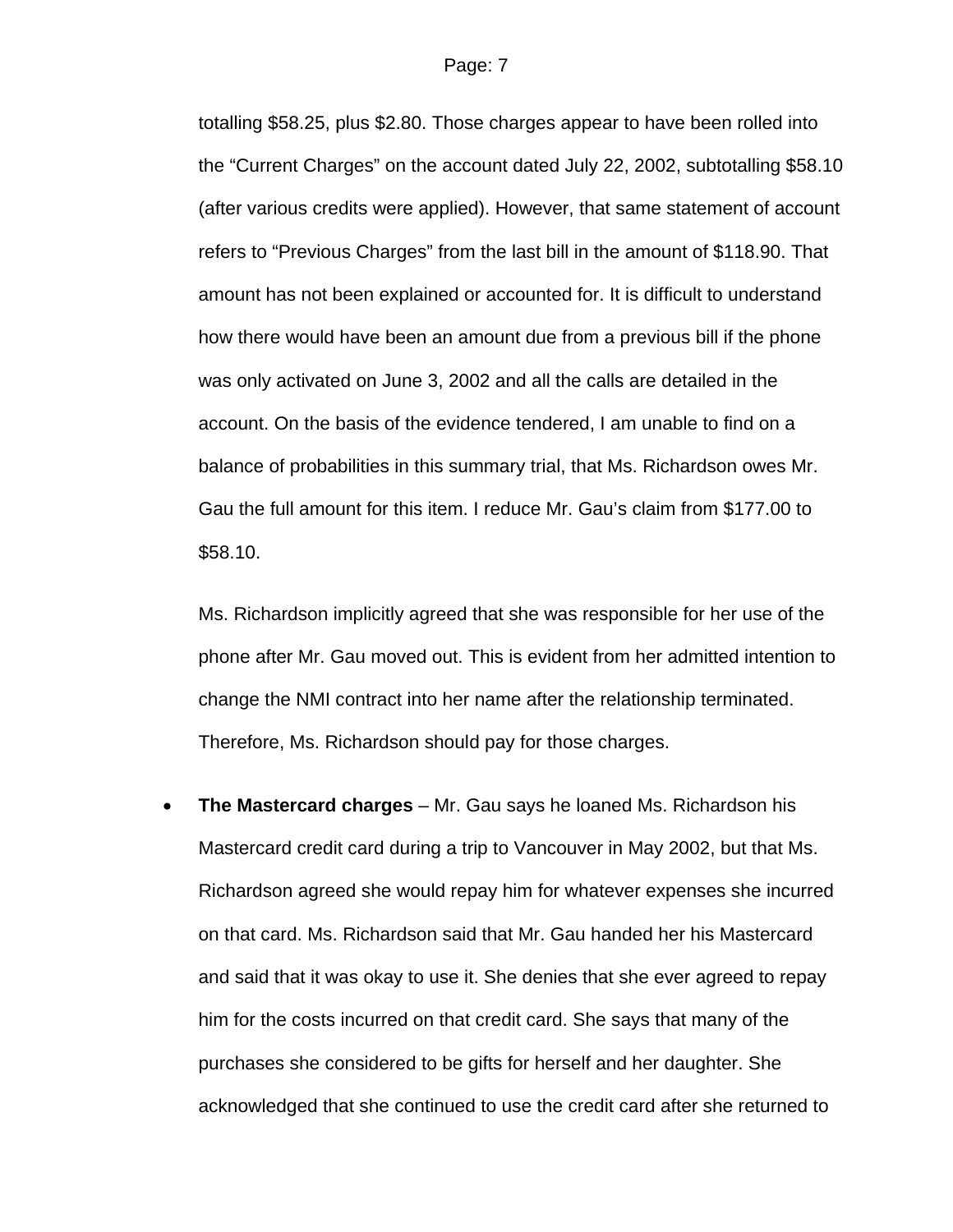Whitehorse from Vancouver. According to the Mastercard statement in evidence, those charges were incurred over the period from May 21 to June 8, 2002, which was during the term of their relationship. On the basis of the evidence tendered in this summary trial, I am unable to find on a balance of probabilities that the total amount claimed by Mr. Gau of \$1,533.24 is a debt owing to him from Ms. Richardson. Rather, I find that these expenses fall into the category of joint or household expenses incurred during the term of the relationship, which the parties agreed to share equally. I therefore reduce Mr. Gau's claim for this item from \$1,533.24 to \$766.62.

- **The dog** Mr. Gau says he purchased a dog for Ms. Richardson as a pet in November 2001. The cost of the dog and related supplies was \$692.78. The dog has remained with Ms. Richardson since the termination of the relationship. Ms. Richardson said in her Affidavit that Mr. Gau purchased the dog as a gift for her daughter. However, on cross-examination, she acknowledged that the purchase of the dog was a "family expense". I therefore find that the expenses associated with the dog fall into the category of joint or household expenses, which the parties agreed to share equally. Accordingly, I reduce Mr. Gau's claim for this item from \$692.78 to \$346.39.
- **The Royal Bank overdraft** Unfortunately, there is little information about this particular debt in Mr. Gau's Affidavit. In paragraph 21 he seems to have referred to the amount he paid to cover the overdraft on the Royal Bank account as \$468.77. However, he says he made that payment by providing Ms. Richardson with two cheques totalling \$4,500.00. He says those were to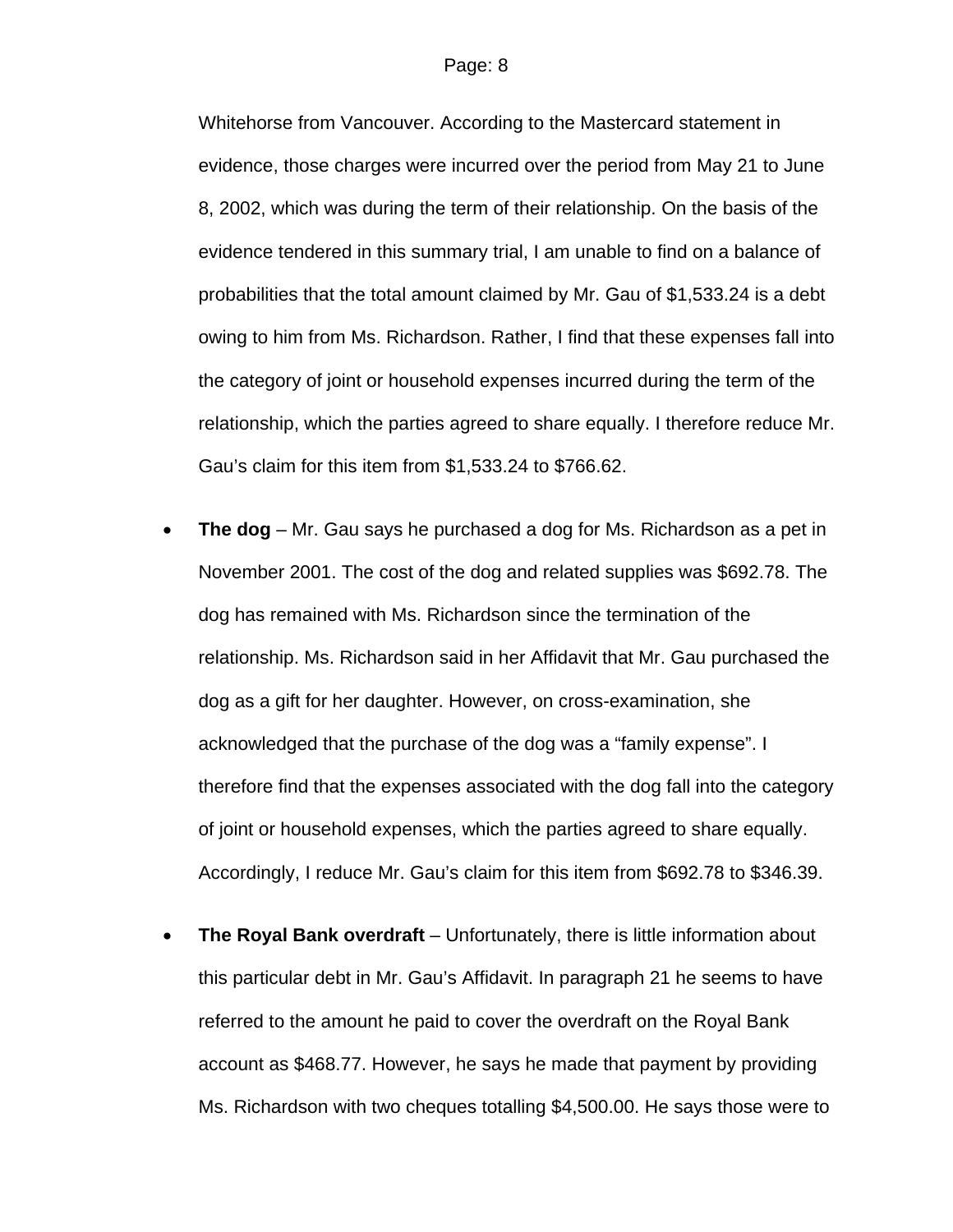pay off the amounts outstanding on her Royal Bank Visa (\$2,741.97) and the Royal Bank overdraft (\$468.77). Obviously, the two latter amounts do not total \$4,500.00. Even if you deduct the amount of \$2,741.97 (for the Royal Bank Visa) from the total of \$4,500.00, you end up with a difference of \$1,758.03. That does not match the amount claimed by Mr. Gau in paragraph 23(d) for the Royal Bank overdraft, being \$1,689.00. Further, Ms. Richardson says that this overdraft was used in part for household expenses during the time the couple lived together. Accordingly, she asks that it be shared as a debt jointly with Mr. Gau. Given the uncertainty about the amount of this debt in Mr. Gau's evidence, I am left with accepting the evidence of Ms. Richardson that the amount in paragraph 23(d) of Mr. Gau's Affidavit is apparently correct, but that it should be treated as a joint or household expense. Accordingly, I reduce the amount of Mr. Gau's claim for this item from \$1,689.00 to \$844.50.

• **Credits to Ms. Richardson** – Mr. Gau acknowledges that Ms. Richardson made payments to him in the amount of \$300.00 per month for March, April and May 2002, totalling \$900.00. Ms. Richardson has also claimed a setoff for expenses relating to a computer which the couple obtained in March 2002, for Mr. Gau's benefit. Mr. Gau took the computer with him upon the termination of the relationship. Ms. Richardson claims to have paid one half of the lease payments for the computer for March, April and May 2002. She does not specifically ask for a credit for that amount, presumably because it falls into the area of shared household expenses. However, she says she paid a total of \$81.92 for the computer before Mr. Gau moved out and would like that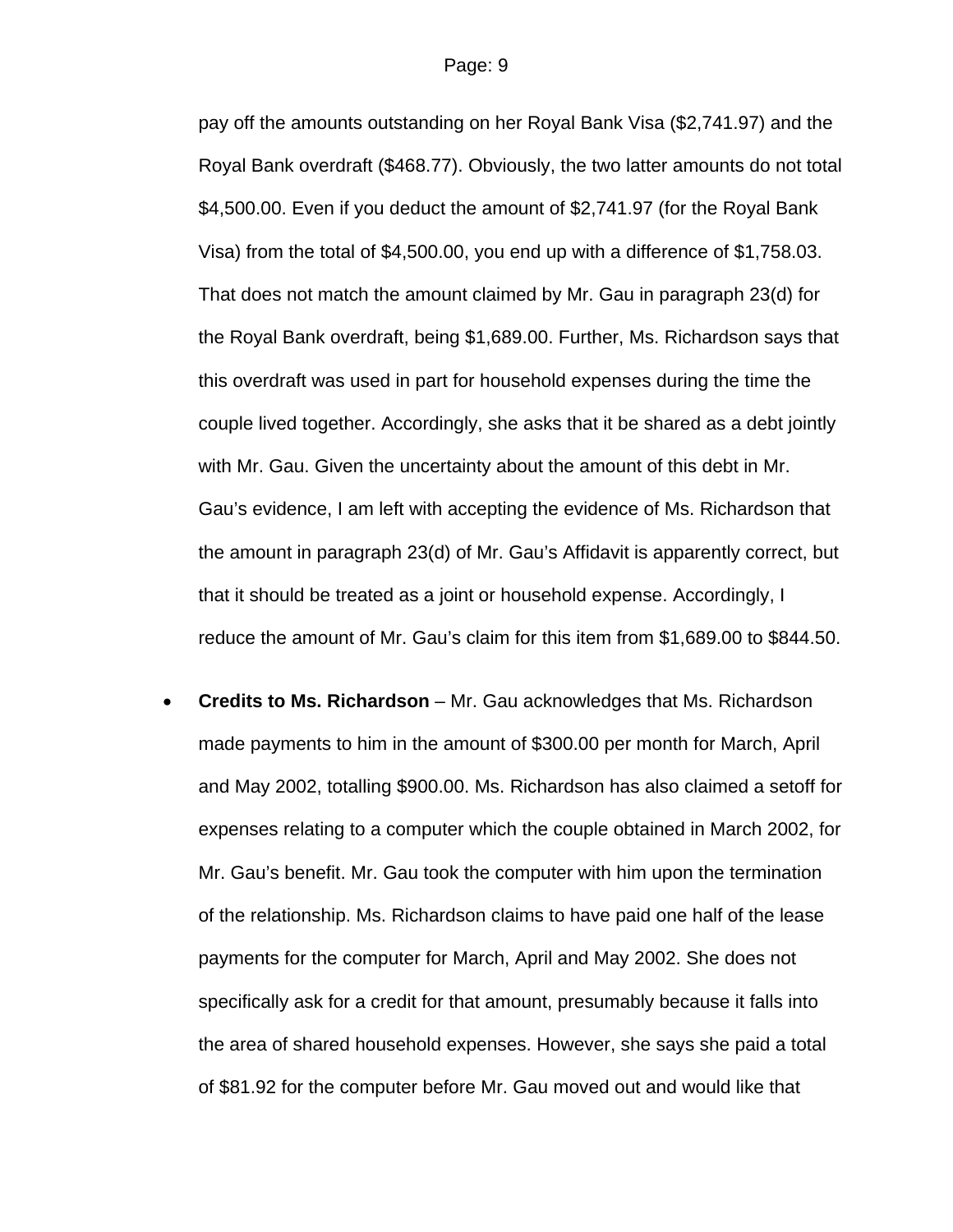deducted from what she owes him. Although Ms. Richardson's evidence on this point is skimpy, the setoff claimed by her was not disputed by Mr. Gau in his "Outline" prepared for the summary trial hearing. I am therefore prepared to credit Ms. Richardson for that amount, bringing her total credit to \$981.92.

[21] I therefore grant judgment in favour of Mr. Gau for the total amount of \$16,858.62, broken down as follows:

a) Ms. Richardson's debts paid off by the line of credit:

| TOTAL |                                 | \$16,858.62 |
|-------|---------------------------------|-------------|
| d)    | The dog                         | 346.39      |
| c)    | The Mastercard charges          | 766.62      |
| b)    | The NMI Mobility account        | 58.10       |
|       | <b>SUBTOTAL</b>                 | \$15,687.51 |
|       | Credit due to Ms. Richardson    | < 981.92 >  |
|       |                                 | \$16,669.43 |
|       | Payment of Royal Bank overdraft | 844.50      |
|       | Admitted debts                  | \$15,824.93 |

[22] On the balance due under the line of credit, Mr. Gau is also entitled to prejudgment interest on the sum of \$15,687.51 at the rate of 6.75% per annum from February 27, 2002 to the date of this judgment. Pre-judgment interest on the remaining amount of the judgment is awarded pursuant to s. 35 of the *Judicature Act*, RSY 2002, c. 128. Further, Mr. Gau is entitled to post-judgment interest on the sum of \$15,687.51